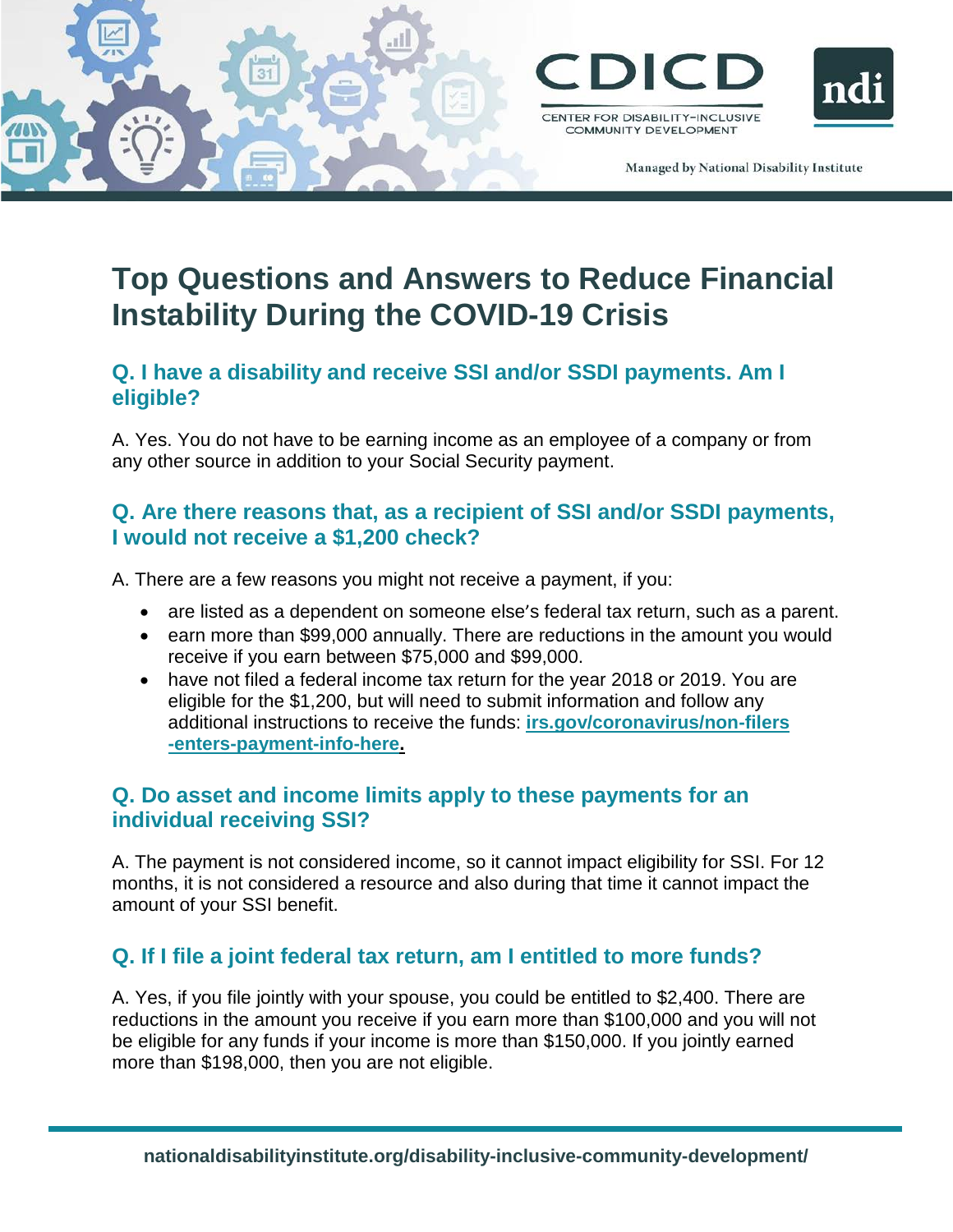# **Q. If you have a child, can you receive additional funds?**

A. Yes, you could receive an additional \$500 per child.

# **Q. How will I get the cash payment?**

A. If you filed taxes in 2018 or 2019, the payment will be made automatically to your bank account or address on file with the IRS. If you have not yet filed your taxes for 2019, you may be able to file your taxes for free by visiting the IRS website at **<https://www.irs.gov/filing/free-file-do-your-federal-taxes-for-free>**. Make sure to include bank information, so you will receive the cash payment more rapidly.

#### **Q. If I am under age 70 and have an Individual Retirement Account (IRA), can I withdraw funds from it without paying penalties for early withdrawal?**

A. Yes, the 10 percent penalty fee is waived for up to \$100,000 in withdrawals, if made between January 1, 2020 and December 31, 2020 and you are an individual who:

- is diagnosed with the COVID-19, or
- has a spouse or a qualifying dependent diagnosed with COVID-19, or
- as a result of the COVID-19 is experiencing adverse financial consequences due to quarantine, furlough, layoff, reduced work hours, mobility to work as a result of childcare issues, business closure or reduced business hours of a business owned or operated by the individual.

# **Q. Could I be eligible for additional unemployment benefits if I have been laid off or furloughed? What if I am self-employed and usually not eligible for unemployment benefits?**

A. The federal Pandemic Unemployment Assistance program provides an additional 13 weeks of unemployment benefits through December 31, 2020 and an additional \$600 per week, up to four months, to each recipient of unemployment insurance or this new Pandemic Unemployment Assistance benefit. Contact your state unemployment assistance office: **[careeronestop.org/LocalHelp/UnemploymentBenefits/Find](https://www.careeronestop.org/LocalHelp/UnemploymentBenefits/Find-Unemployment-Benefits.aspx) [-Unemployment-Benefits.aspx.](https://www.careeronestop.org/LocalHelp/UnemploymentBenefits/Find-Unemployment-Benefits.aspx)**

#### **Q. What if I have a student loan, but can't make my payment?**

A. For student loans that are held by the U.S. Department of Education, payments are suspended through September 30, 2020.